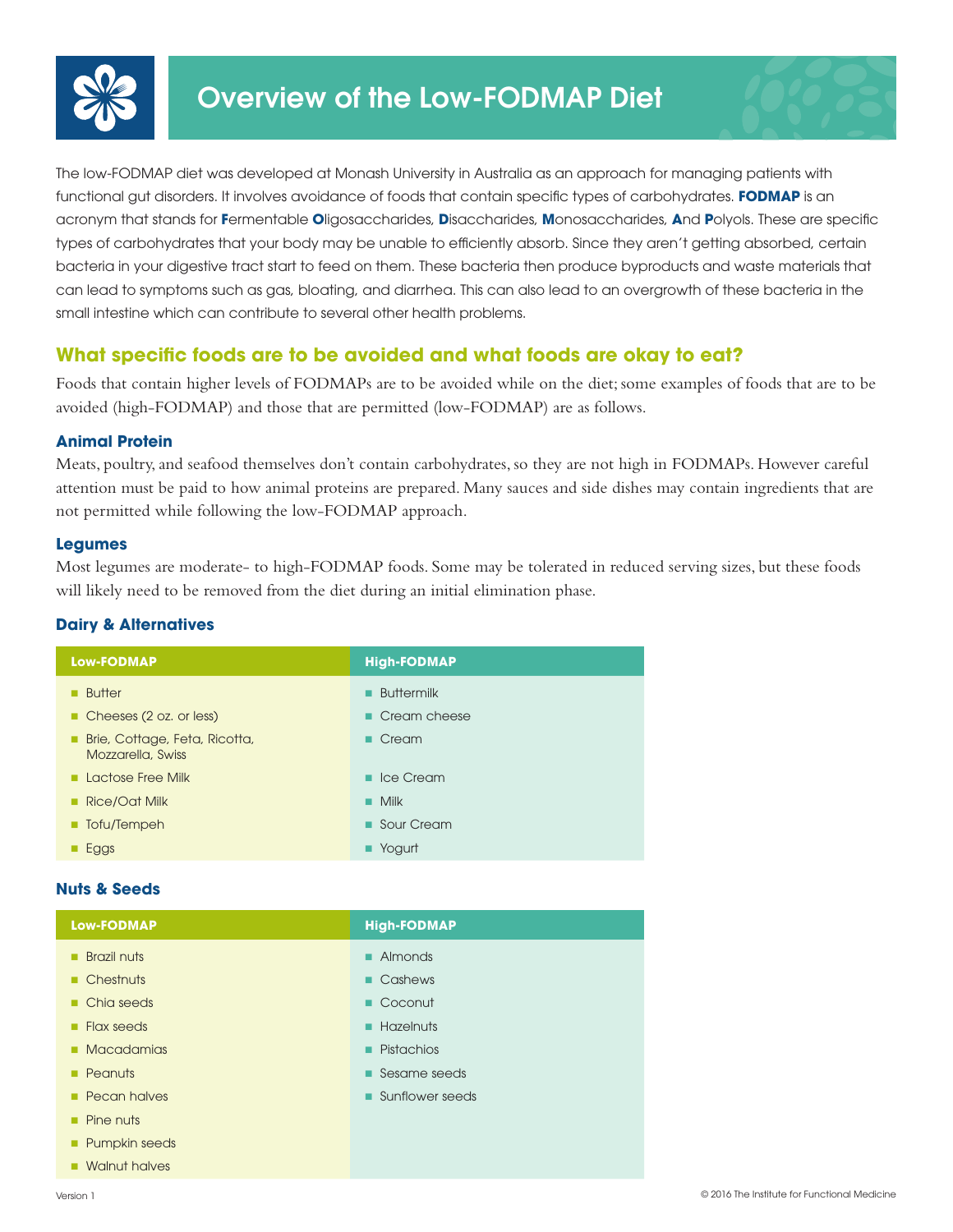## **Fats & Oils**

| <b>Low-FODMAP</b>        | <b>High-FODMAP</b>                                                      |
|--------------------------|-------------------------------------------------------------------------|
| Almond oil               | Avocado (may be tolerated in<br>small amounts)                          |
| Avocado oil              | • Chocolate                                                             |
| Butter/ghee              | Soybean oil                                                             |
| Coconut milk             | Salad dressings and sauces with<br>sweeteners and high-FODMAP additives |
| Coconut oil              |                                                                         |
| <b>Olives</b>            |                                                                         |
| Olive oil (extra virgin) |                                                                         |
| Rice bran oil<br>п       |                                                                         |
| Safflower                |                                                                         |
| Sesame oil               |                                                                         |
| Sunflower oil            |                                                                         |
| <b>Walnut Oil</b><br>п   |                                                                         |
|                          |                                                                         |

## **Vegetables**

| <b>Low-FODMAP</b>     | <b>High-FODMAP</b>       |
|-----------------------|--------------------------|
| <b>Carrots</b>        | $\blacksquare$ Artichoke |
| ■ Chives              | • Asparagus              |
| Eggplant<br>٠         | ■ Garlic                 |
| Green Beans           | • Many Legumes (beans)   |
| $R$ Kale              | • Mushrooms              |
| $\blacksquare$ Potato | • Onions                 |
| <b>Zucchini</b>       | Soy Beans                |

## **Fruits**

| Low-FODMAP         | <b>High-FODMAP</b>  |
|--------------------|---------------------|
| <b>Blueberries</b> | • Apples            |
| Cantaloupe         | <b>Blackberries</b> |
| Grapes             | • Cherries          |
| Lemon              | • Mango             |
| • Oranges          | $\blacksquare$ Pear |
| Pineapple          | • Watermelon        |
| Strawberry         |                     |

#### **Sweeteners**

| <b>Low-FODMAP</b>     | <b>High-FODMAP</b>                                       |
|-----------------------|----------------------------------------------------------|
| ■ Glucose             | <b>Agave</b>                                             |
| • Maple Syrup         | High fructose corn syrup (HFCS)                          |
| Sucrose (table sugar) | Honey<br>■                                               |
|                       | Sugar Alcohols: Maltitol, Mannitol,<br>Sorbitol, Xylitol |